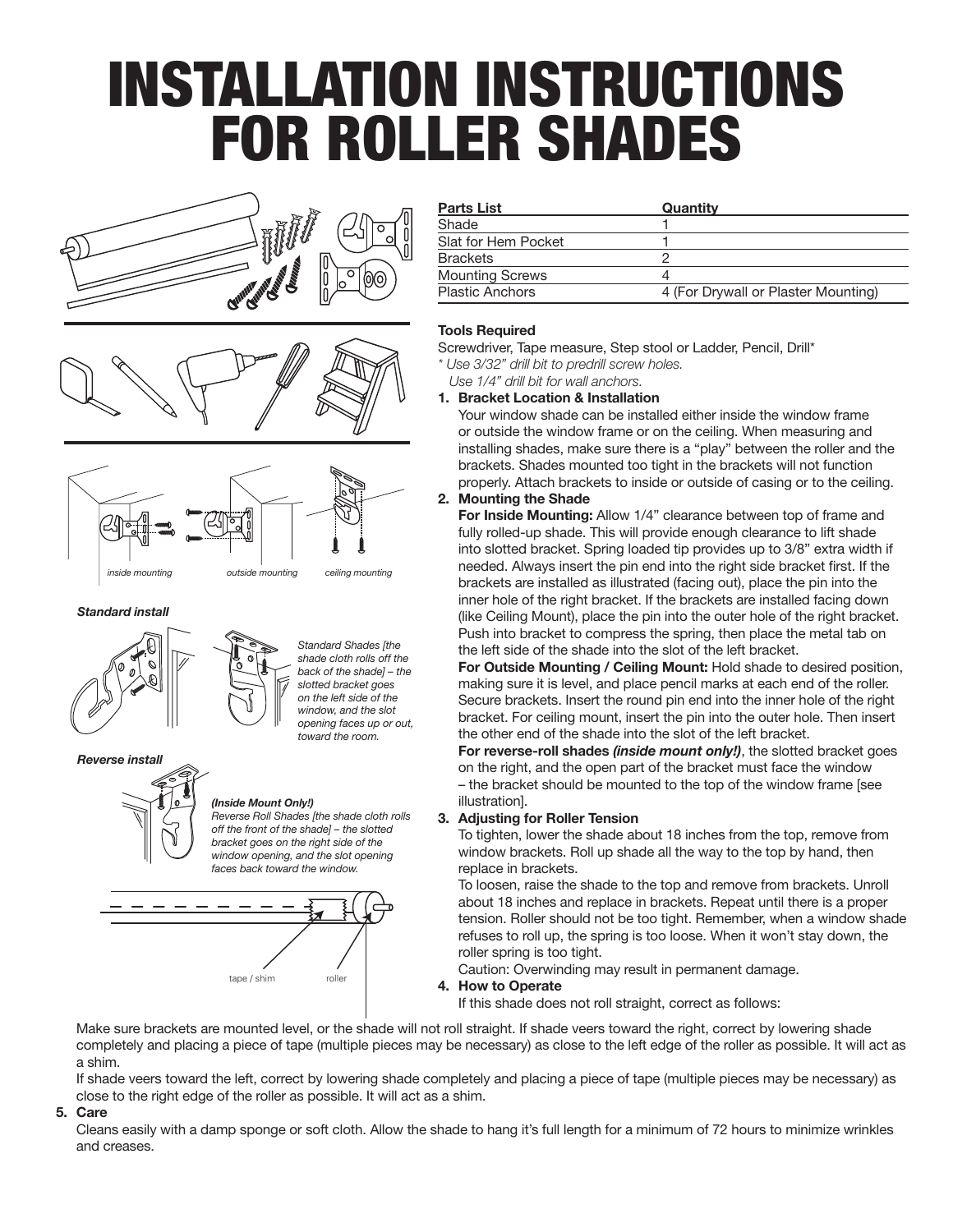# INSTALLATION INSTRUCTIONS FOR ROLLER SHADES

### **LIMITED LIFETIME WARRANTY**

**Lifetime:** Entire product against manufacturing defects (i.e. a flaw in the product design, materials or workmanship that causes the product to no longer function).

#### **5 Years:** All fabric

**Not Covered:** Normal Wear and Tear. Any product that fails due to:

- abuse exposure to salt air improper installation accident extraordinary use improper operation alteration
- improper cleaning misapplication damage from pests/insects/pets
- improper handling misuse

Costs associated with:

• product removal • transportation to and from the retailer • brand label removal • product re-measure • incidental or consequential damages • product reinstallation • shipping

#### **To Report Shipping Damage**

If damage occurred during shipping, call place of purchase and report within 7 calendar days or else you may be denied credit for your damaged product.

#### **To Obtain Service**

If you suspect that this Phase II product has a manufacturing defect in materials or workmanship:

- 1. Locate the sales receipt
- 2. Call place of purchase

Any unauthorized returns will not be accepted.

#### **Warranty Remedy**

THIS SHALL BE YOUR SOUL REMEDY UNDER THIS LIMITED WARRANTY.

If this product is found to have a manufacturing defect in materials or workmanship, we will, at our discretion, do one of the following:

- repair the product
- replace the product
- refund the cost of the product

#### **Color**

Colors vary from lot to lot and may not exactly match sample swatches or previous purchases.

Discontinued items or color selections will be replaced with the closest equivalent current product.

#### **YOUR RIGHTS UNDER STATE LAW**

This lifetime limited warranty gives you specific legal rights, and you may have other rights, which vary from state to state. Some states do not allow limitations on how long a warranty lasts, so the above limitations may not apply to you.

No agent, representative, dealer or unauthorized employee has the authority to increase or alter the obligation of this warranty. This lifetime limited warranty supersedes any previous versions.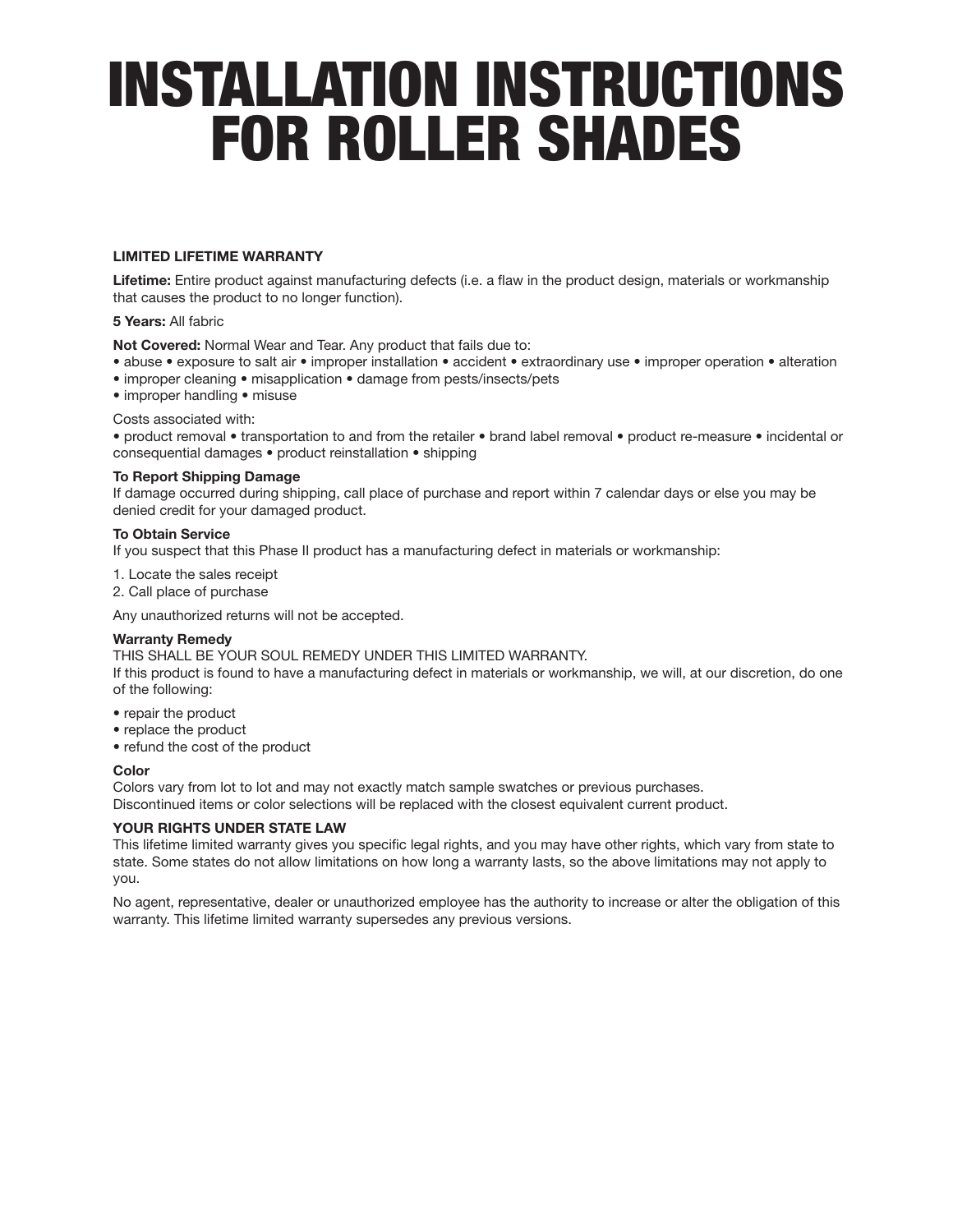# INSTRUCCIONES DE INSTALACION PARA PERSIANA ENROLLADA







*Instalación estándar* 



*En las persianas estándar [La tela sale de la parte trasera del rollo] – el soporte con ranura va en la parte izquierda de la ventana, y la ranura mira hacia arriba o hacia afuera, en dirección del cuarto.*

*Instalación marcha atrás*



# *(Montaje Interior Unicamente!)*

*En las persianas marcha atrás [La tela sale de la parte frontal del rollo] – el soporte con ranura va en la parte derecha de la ventana, y la ranura mira hacia atrás, hacia la ventana.*



| Lista de Partes           | Cantidad               |
|---------------------------|------------------------|
| Persiana                  |                        |
| Listón para el Dobladillo |                        |
| Soportes                  | C                      |
| Tornillos de Montaje      |                        |
| Tarugos                   | 4 (Para pared de yeso) |

# **1. Ubicación e Instalación de Soportes**

Su persiana puede instalarse ya sea dentro del marco de la ventana, por fuera de este en el techo. Cuando mida e instale persianas, asegúrese que hay "juego" entre el rodillo y los soportes. Las persianas que se instalan demasiado apretadas no funcionarán apropiadamente. Asegure los soportes dentro o fuera de la ventana o en el techo. El soporte con ranura va al lado izquierdo y el de hoyos va al lado derecho.

### **2. Montaje de la Persiana**

**Para Montaje Interior:** Deje 1/4" entre la parte superior del marco y la persiana totalmente enrollada. Esto permitirá tener espacio suficiente para levantar y colocar la persiana en el soporte con ranura. La punta con resorte provee hasta 3/8" extra de ancho. Siempre inserte el extremo al soporte del lado derecho primero. Si los soportes se instalan como se ilustra (mirando hacia afuera), introduzca el perno en el orificio interior del soporte derecho. Si los soportes se instalan mirando hacia abajo (como seria en el montaje al techo), introduzca el perno en el orificio exterior del soporte derecho. Presiónelo al soporte para comprimir el resorte y luego introduzca la lengüeta del otro extremo en la ranura del soporte del lado izquierdo.

**Para Montaje Exterior o al Techo:** Mantenga la persiana en la posición deseada desenróllela que está nivelada, marque con un lápiz a cada extremo del rodillo. Asegure los soportes. Inserte la punta redonda del perno en el orificio interno del soporte derecho.

Para montaje al techo, inserte el perno en el orificio externo. Luego inserte el otro extremo de la persiana en el orificio del soporte de la izquierda.

**Para persiana de enrollado marcha-atrás** *(montaje interior únicamente!)*, El soporte con ranura va a la derecha, y la parte abierta del soporte debe estar dirigido a la ventana – el soporte pede ubicarse al tope o al lado del marco de la ventana. [mire la ilustración].

**3. Ajuste y Tensión del Rodillo**

Para apretar, baje la persiana a aproximadamente 18 pulgadas del tope, remueva de los soportes. Desenróllela nuevamente a mano y colóquela en los soportes nuevamente. Para aflojar, suba la persiana hasta el tope, remuévala de los soportes, desenróllela a mano a aproximadamente 18 pulgadas y vuelva a ponerla en los soportes. Repita hasta que consiga una tensión adecuada. El Rodillo no deberá estar muy apretado. Recuerde, cuando la persiana se rehusa a subir es porque el resorte está muy flojo, cuando no se queda abajo es porque el resorte esta muy apretado.

Precaución: Exceso de enrollado podría resultar en daño permanente.

# **4. Como Operar**

Si la persiana no enrolla uniformemente, arréglela de la siguiente manera: Asegúrese que los soportes estén nivelados, de lo contrario, la persiana no subirá derecho. Si la persiana vira hacia la derecha, bájela completamente y ponga un pedazo de cinta tan cerca al extremo izquierdo como sea posible (tantas como necesite), esto actuará como cuña. Si la persiana vira hacia la izquierda, repita el proceso pero esta vez coloque cintas tan cerca al extremo derecho como sea posible (cuantas sean necesarias). Esto hará los mismo, actuará como cuña.

# **5. Cuidado**

Limpie con esponja o paño suave. Déjela suelta al menos 72 horas para minimizar arrugas y pliegues.